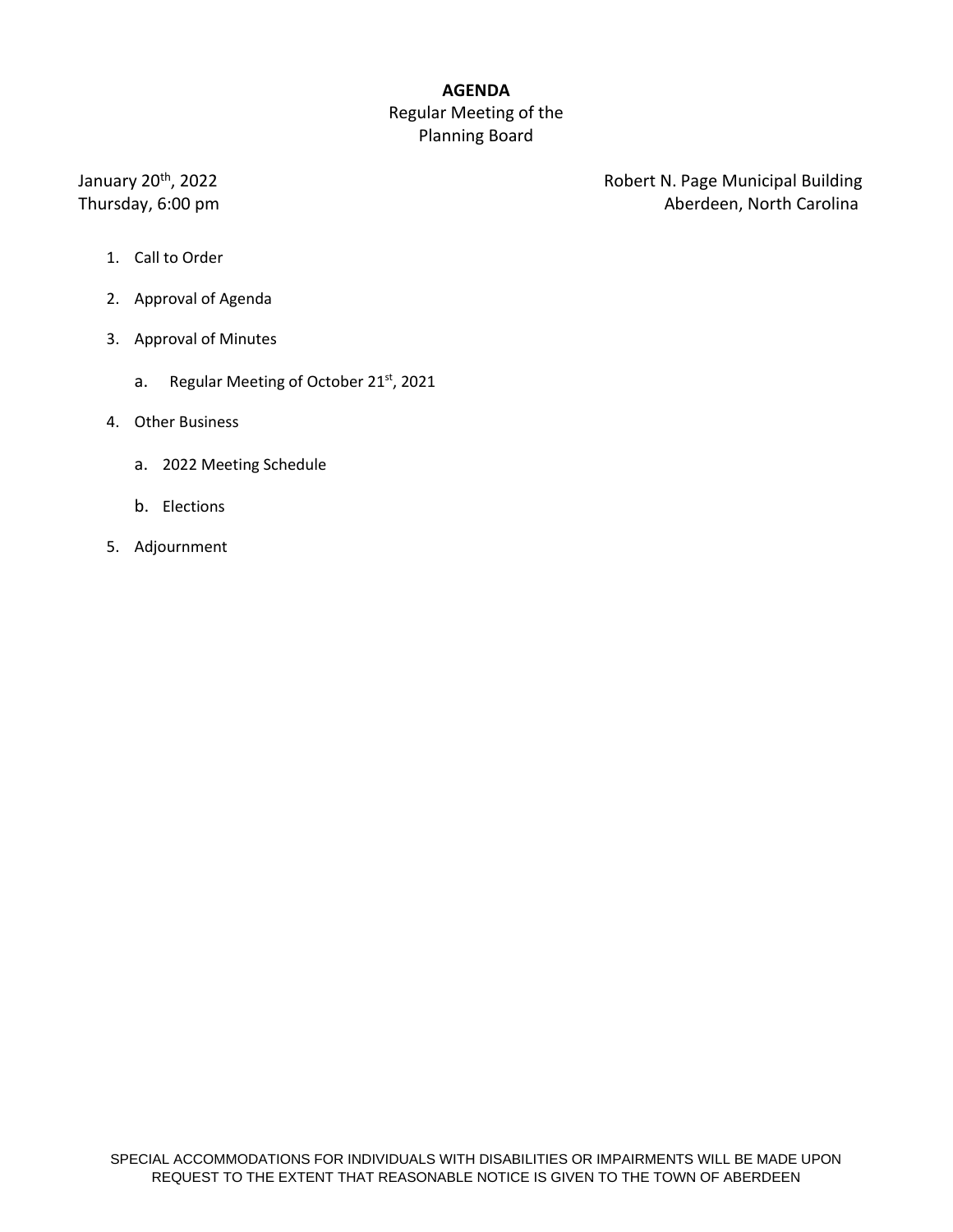### **MINUTES**

# Regular Meeting of the Planning Board

October 21, 2021 **Robert N. Page Municipal Building** Cortober 21, 2021 Thursday, 6:00 pm **Aberdeen, North Carolina** 

The Planning Board met on Thursday, October 21, 2021 at 6:00 pm for a regular meeting. The meeting was held in Town Hall. Members present were Chairperson Janet Peele, Barbara Allred, Tim Marcham, Roger Bone, Diane Innes, Adriana Janker and Jane Cowan. Staff members in attendance were Planning Director Justin Westbrook, Planner Danielle Orloff, and Administrative Assistant Cathi Ericson.

1. Call to Order

Chairperson Janet Peele called the meeting to order at 6:00 pm.

2. Approval of Agenda

A motion was made by Mr. Bone, seconded by Ms. Allred, to approve the agenda as presented. Motion unanimously carried 7-0.

- 3. Approval of Minutes
	- a. Regular Meeting of September 19, 2021

A motion was made by Ms. Allred, seconded by Mr. Marcham, to approve the minutes from the September 19, 2021 meeting as presented. Motion unanimously carried 7-0.

- 4. Old Business
	- a. Tony Murchison, Zoning Map Amendment (RZ-21-01)

A request to rezone one (1) parcel, totaling 0.544 acres, addressed as 361 Glasgow Street (Parcel ID 00046843) from Heavy Industrial (HI) to Residential Single-Family - 10 (R-10).

Planner Orloff presented the Staff report details and the principal use Table 4.1.9 for permitted development type. The parcel in question (PID 00046843) is currently located in the Town's corporate limits and zoned Heavy Industrial (HI). Mr. Murchison has requested that **Residential Single Family -10 (R-10)** zoning be extended to the parcel. The request was originally presented at the September 21, 2021 Planning Board Meeting and the Board moved to continue the review to meet with the applicant for additional information.

 Staff recommended that the applicant have a Site Plan submitted and approved by the Technical Review Committee (TRC) to ensure all Unified Development Ordinance (UDO) requirements are met. Staff recommended the requested Residential Single Family-10 (R-10) zoning district designation for the parcel and requests that the Planning Board consider this application and make a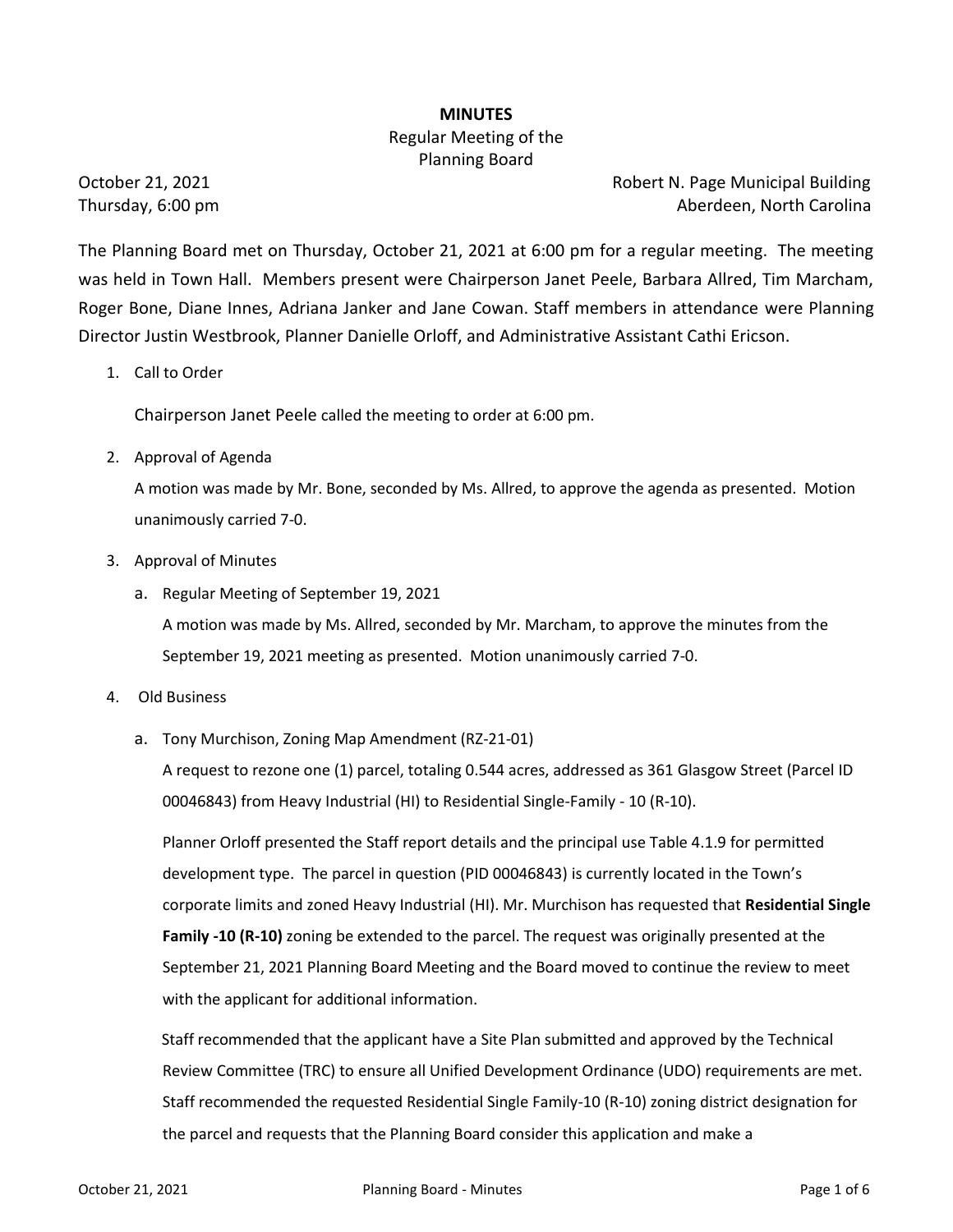recommendation to the Board of Commissioners. During the Site Plan review, the Technical Review Committee will address potential traffic impacts in accordance with the UDO and the Town's Development Guide. Director Westbrook stated the request is considered a "down zoning" from the H1 to R-10. He explained the procedural process of notifying residents of the zoning change request which would occur before the request Is presented to the Board of Commissioners. Planner Orloff stated that the applicant was available for questions.

A motion was made by Mr. Bone, seconded by Ms. Janker, that Zoning Map Amendment (RZ-21-01) is consistent with Adopted Policy Guidance of the Town of Aberdeen.

A motion was made by Mr. Marcham, seconded by Ms. Allred, that the request for the Zoning Map Amendment (RZ-21-01) is reasonable and in the public interest.

Ms. Innes made a motion, seconded by Mr. Bone, recommending approval of Zoning Map Amendment (RZ-21-01) to the Board of Commissioners.

#### 5. New Business

Tony Murchison, Special Use Permit (SU-21-01)

A request by Tony Murchison to establish a "Day Care Center" in Residential Single-Family (R-10) District. The parcel in question, addressed as 361 Glasgow Street (Parcel ID 00046873), is currently zoned Heavy Industrial (HI), however the applicant is seeking a Zoning Map Amendment (ZA-21-01) to rezone the parcel to Residential Single-family-10 (R-10). Per the Principal Use Table (Table 4.1.9), a "Day Care Center" use type is an allowed within the Residential Single-family – 10 (R-10) zoning district, should the applicant seek and receive a Special Use Permit.

Planner Orloff provided details on the principal use types. The special use permit will only be presented to the Board of Commissioners if the Planning Board passes the rezoning amendment. Staff believes the use is consistent with the Town's Comprehensive Land Development Plan. The special use permit meets the procedural uses that Staff has reviewed. The procedural notice process will occur prior to the Board of Commissioners meeting.

Planner Orloff presented Staff recommendations for the request. The Board voted on each of the five criteria for an appropriate use for the special permit request.

A motion was made by Ms. Janker, seconded by Mr. Bone, that Special Use Permit (SUP-21-02) satisfies the requirement the use will not materially endanger the public health or safety at the proposed location. Motion unanimously carries 7-0.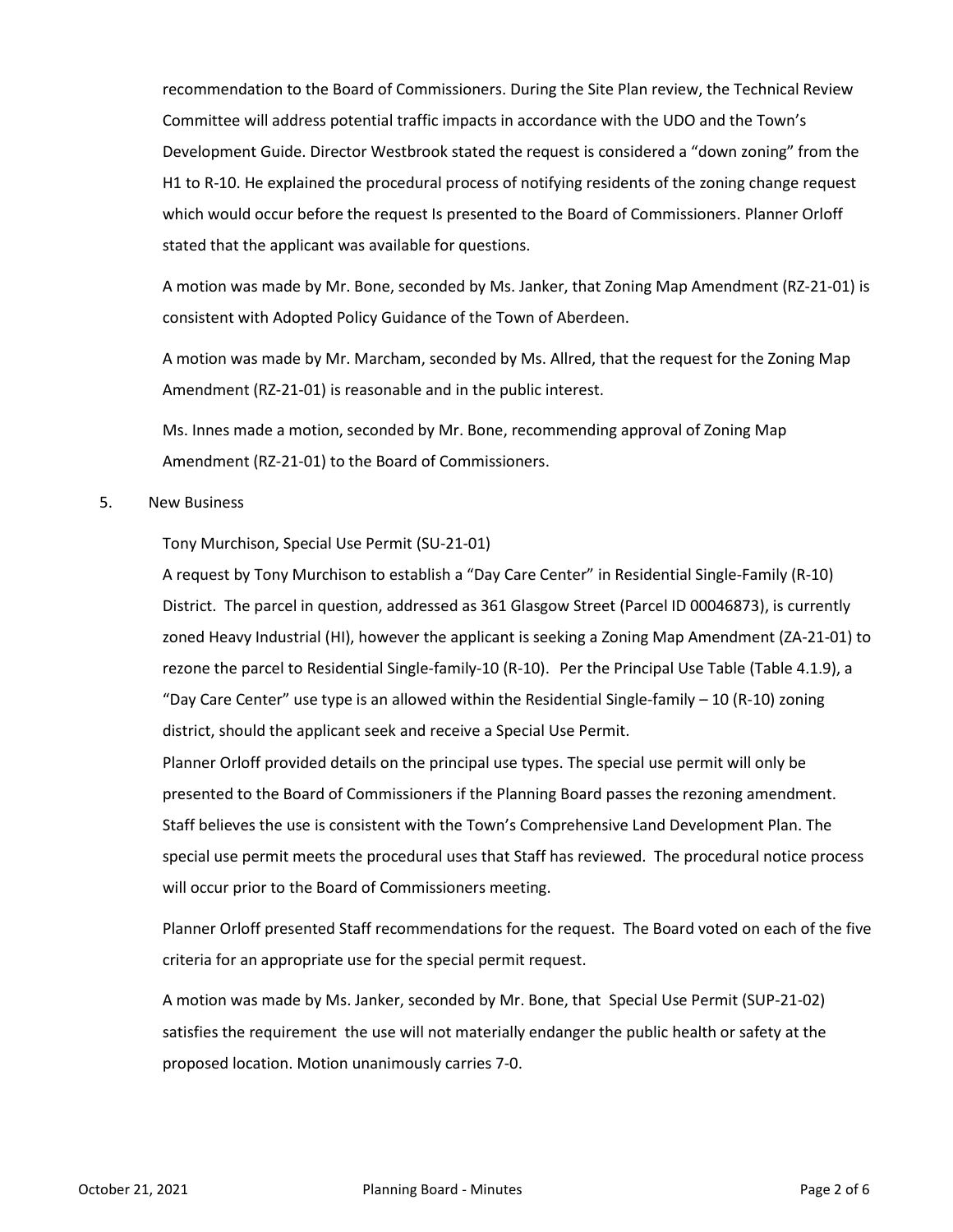A motion was made by Mr. Marcham, seconded by Ms. Allred, to approve the Special Use Permit (SUP-21-02) as it satisfies the requirement meeting all required standards, conditions, and specifications of this Ordinance, including Chapter 4: Uses. Motion unanimously carries 7-0.

A motion was made by Mr. Bone, seconded by Ms. Allred, to approve the Special Use Permit (SUP-21- 02) as it satisfies the requirement the use will not substantially injure the value of adjoining property or the special use is a public necessity. Motion unanimously carries 7-0.

A motion was made by Mr. Marcham, seconded by Mr. Bone, to pass Special Use Permit (SU-21-01) as it satisfies the requirement that the use is in harmony with the adjacent area. Motion unanimously carries 7-0.

A motion was made by Ms. Cowan, seconded by Mr. Allred, to approve Special Use Permit (SU-21-01) as it satisfies the requirement that the use is in general conformity with the Town's Adopted Policy Guidance. Motion unanimously carries 7-0

A motion was made by Mr. Bone, seconded by Ms. Cowan, to recommend approval by the Planning Board based on facts presented, based on conditions were they to exist. Motion unanimously carries 7-0.

a. Network Commerce Association, LLC, Planned Development (CZ-21-02)

A request to rezone three (3) parcels, totaling 7.24 acres, addressed as 310 Keyser Street (Parcel IDs 00045974, 00052490, 00053334) from Residential Single-Family - 10 (R-10) to Planned Development (PD). The proposed PD zoning district is seeking to allow by-right several use types in the Civic, Day Care, Education, Healthcare, Utilities, Offices, Personal Services, Recreation and Leisure use categories.

Director Westbrook presented the request to rezone three (3) parcels, to a Planned Unit Development. The parcel in question is the Aberdeen Primary School site and is currently a school use minor, which has expired. The Applicant is the highest bidder and the property is under contract and may close in November.

The proposed use from the applicant is currently being fine-tuned. The request is to include 6 uses as follows:

- o Assembly, Minor,
- o Cultural Facility, Minor
- o Public Recreation Facility
- o Other Post-Secondary Education Facility
- o Wireless Communication, Minor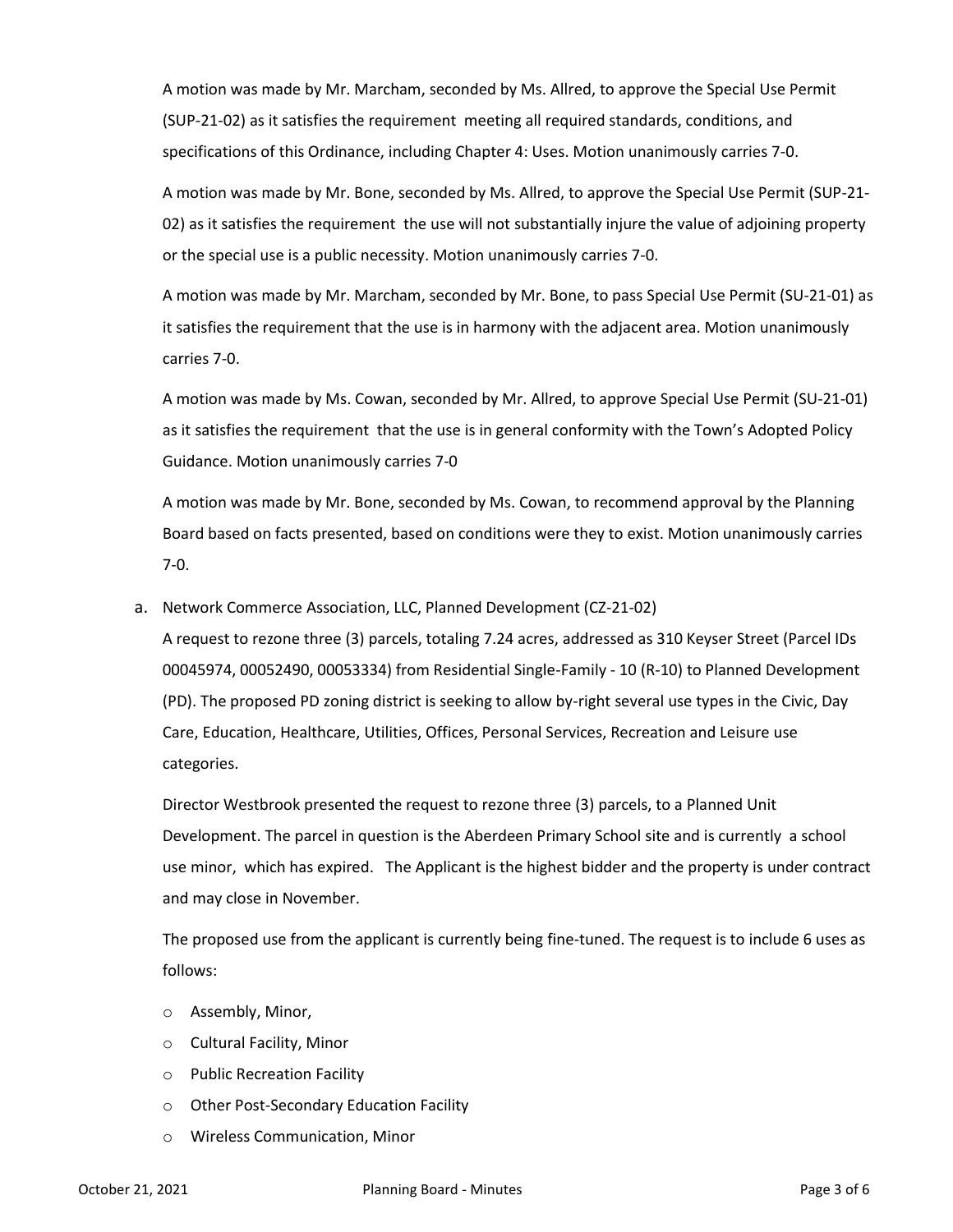o Office, Major

Planning Staff agreed that the use type is consistent with the requested zoning map amendment and the request currently meets four of the six goals of the Comprehensive Land Development Plan.

Staff stated that they found the request to not be consistent with Goal 6- which is preservation of the residential neighborhood. Director Westbrook stated that the operation hours for the proposed uses will be different from the previous use and the traffic will probably increase.

The UDO review process and the 6 procedural issues of the amendment request are presented to the Board.

Planning Staff presented recommendations for the CZ-21-02 amendment to the Planning Board members as they relate to the Comprehensive Land Development Plan.

1. The conditional zoning request is reasonable but is contrary to the **Future Land Use Map of** Aberdeen.

2. The application meets the standards of Section 3.7.3., Standards Applied to All Planned Development Districts.

3. The conditional zoning request is not compatible with the surrounding area, due to the impact on the surrounding neighborhood.

4. The conditional zoning request does not promote a preferred development pattern, and has an insufficient road network for the proposed uses and resulting traffic.

6. Staff feels that the conditional zoning application may be reasonable and in the public interest.

The applicant Dr. Aal-Anubia introduced himself and described his vision for developing the property. Several supporters of the project were in attendance and also spoke on behalf of the applicant and his success with past projects. Board members asked questions on various concerns such as traffic volume and parking facilities.

Chairperson Peele asked if the Traffic Impact Analysis (TIA) reported more than 600 cars would an engineer's traffic recommendations be required. Above 600 trips per day a Traffic Impact Analysis would be a required condition for approval. A condition could be a TIA the trip generation study would be based on the square footage and the uses to what the number would be.

Gymnatorium - assembly minor- is there sufficient parking? that will be reviewed with the site plan review. TRC review will occur prior to the permitting. Chairperson Peele asked if there are limits on what they can teach and if the site could support her concern was the type of equipment that may be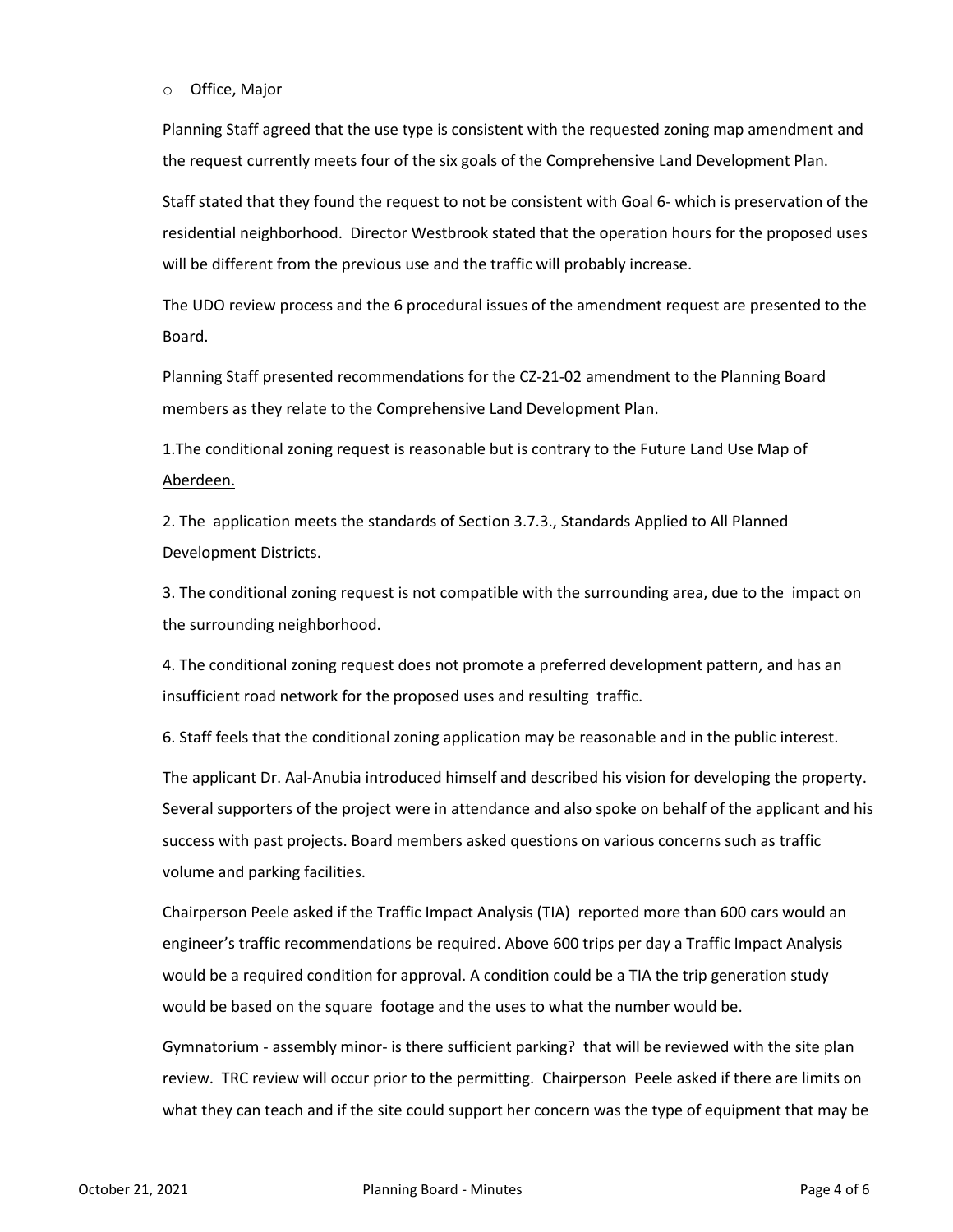brought to that area and if the roads could support the uses and the traffic they bring. What are the accessory Day Care standards to the NC standard? Day Care will be to state code.

Staff is requesting the applicant meet the following 3 conditions prior to the conditional zoning amendment Network Commerce Association, LLC, Planned Development (CZ-21-02) being recommended to the Board of Commissioners.

1. Prior to any issuance of a Building Permit for the parcels, all three (3) parcels shall be combined in accordance with the Unified Development Ordinance (UDO).

2. Prior to any issuance of a Building Permit for the parcels, a Site Plan submittal will be required and approved by the Technical Review Committee (TRC).

3. A Traffic Impact Analysis (TIA), sealed by a NC licensed engineer, shall be provided to Staff, by the applicant. All recommendations of the TIA shall be installed prior to any issuance of a Building Permit for any Use Types.

The Board voted on the following motions for Network Commerce Association, LLC, Planned Development (CZ-21-02) request.

A motion was made by Ms. Innes, seconded by Mr. Bone, that Planned Development (CZ-21-02) was not consistent with adopted policy guidance with the Town of Aberdeen, opposed- Ms. Janker. Motion passes 6-1.

A motion was made by Mr. Marcham, seconded by Ms. Allred, that the request for Planned Development (CZ-21-02) is consistent with Planned Development District Standards as presented by Staff. Motion unanimously carries 7-0.

A motion was made by Mr. Bone, seconded by Ms. Cowan, that Planned Development (CZ-21-02) is not compatible with the surrounding area, due to the impact on the surrounding neighborhood. Motion unanimously carries 7-0.

A motion was made by Ms. Innes, seconded by Mr. Bone, that Planned Development (CZ-21-02) does not promote a preferred development pattern. Motion passed 6-0, 1 opposed was Ms. Janker.

A motion was made by Ms. Janker, seconded by Ms. Allred, that the Planned Development (CZ-21-02) developed under the UDO standards does effectively mitigate adverse impacts from the request. Motion unanimously carries 7-0.

A motion was made by Ms. Innes, seconded by Ms. Allred, that the Planned Development (CZ-21-02) is reasonable and in the public interest. Motion unanimously carries 7-0.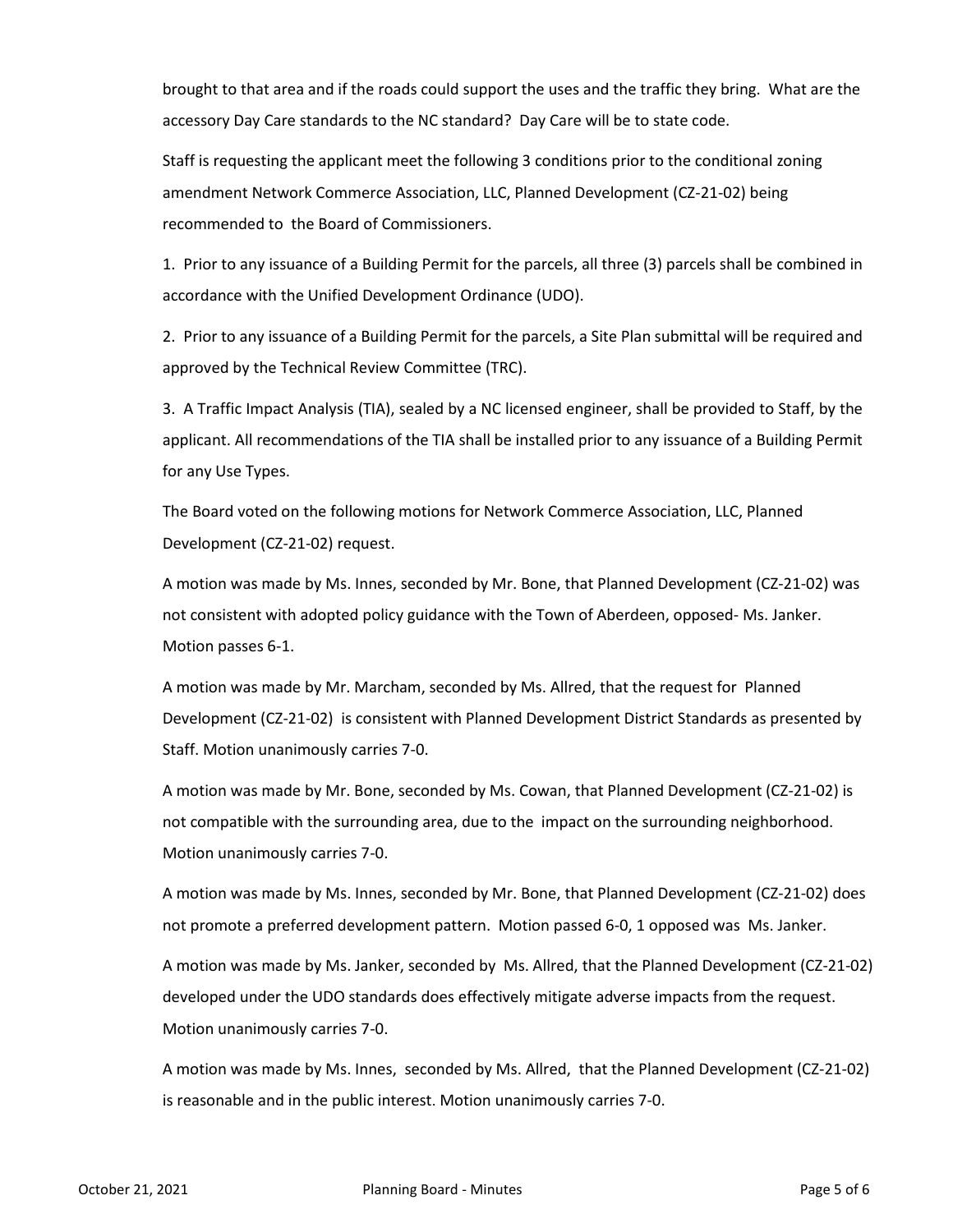A motion was made by Mr. Bone, seconded by Ms. Janker, to recommend the approval of Planned Development (CZ-21-02) to the Board of Commissioners as it is in the best interest of the community and it serves a need in the community, to include the Staff conditions that all 3 parcels be combined, a site plan be provided and approved by the Town Planning Department Staff and a Traffic Impact Analysis (TIA) be provided to Staff for review. Motion unanimously carries 7-0.

6. Other Business

Director Westbrook distributed the updated UDO documents to the Board members.

7. Adjournment

A motion was made by Mr. Bone, seconded by Ms. Allred, to adjourn the meeting. Motion unanimously carried 7-0. Meeting adjourned at 9:06 pm.

\_\_\_\_\_\_\_\_\_\_\_\_\_\_\_\_\_\_\_\_\_\_\_\_\_\_\_\_\_ \_\_\_\_\_\_\_\_\_\_\_\_\_\_\_\_\_\_\_\_\_\_\_\_\_\_\_\_\_

Cathi Ericson, Administrative Assistant Janet Peele, Chairperson Minutes were completed in Minutes were approved on Draft form on October 21, 2021 January 20, 2022